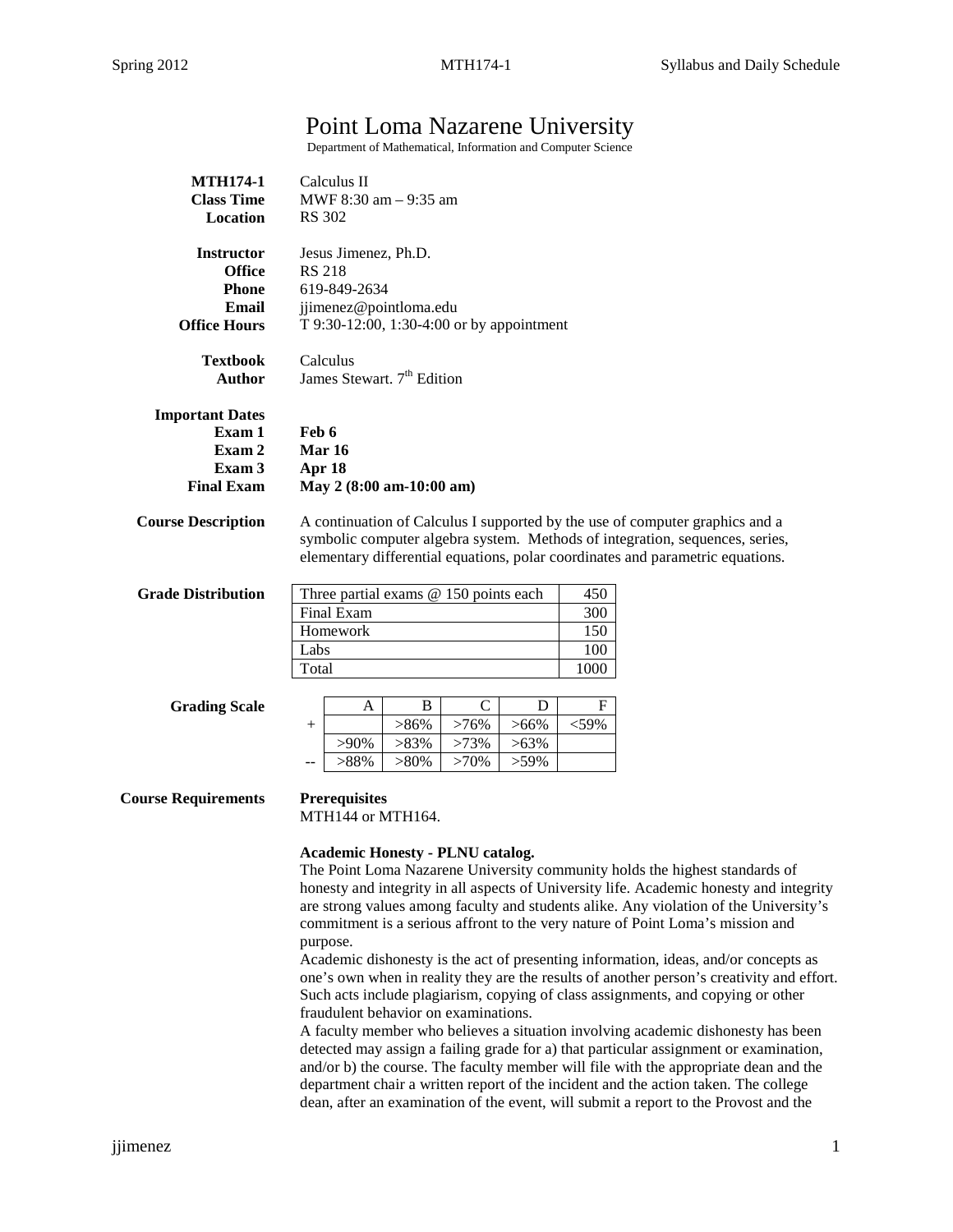Vice President for Student Development. If either of these administrators believes other disciplinary action should be taken, consultation between the faculty member and the administrators will determine the resulting discipline.

The student or students involved in the academic dishonesty may appeal the action by talking first to the department chair, then, if necessary, to the college dean, and finally to a committee of the following: a college dean of the student's choice, the Vice Provost for Academic Administration, the Provost, and the Vice President for Student Development. The appeal decision reached by this committee is final. If a grade of "F" is received in a course due to academic dishonesty, the student may not withdraw from the course nor can the course be dropped to remove the "F" grade.

### **Attendance - PLNU catalog.**

Regular and punctual attendance at all classes in which a student is registered is considered essential to optimum academic achievement.

Therefore, regular attendance and participation in each course are minimal requirements to be met. There are no allowed or excused absences except when absences are necessitated by certain University-sponsored activities and are approved in writing by the Provost.

Whenever the number of accumulated absences in a class, for any cause, exceeds ten percent of classes (this is equivalent to one and one-half weeks or longer in a 16-week semester course), the faculty member sends a written report to the Vice Provost for Academic Administration which may result in de-enrollment. If more than 20% (three weeks or longer in a semester-long course) is reported as missed, the student will automatically be de-enrolled. If the date of de-enrollment is past the last date to withdraw from a class, the student will be assigned a grade of "F" or "NC." Absences are counted from the first official meeting of the class regardless of the date of the student's enrollment. A student who registers late must monitor carefully regular attendance during the remainder of the semester. Registered students who neither attend the first class session nor inform the faculty of their desire to remain on the class roll may, at the request of the instructor, be dropped from the roll. Exceptions to the foregoing attendance regulations due to extenuating circumstances may be granted only by appeal to the Vice Provost for Academic Administration. Students should consult the syllabus of each course for specific applications of and elaborations on the above attendance policy.

#### **Homework**

Homework will be assigned during the week and it will be collected the following Wednesday. No late homework will be accepted. However, the two lowest scored assignments will be dropped from the computation of the course grade.

#### **Final Exam**

The Final Exam is a COMPREHENSIVE examination.

## **Resources Library**

## **Tutorial Center**

The tutorial center (located in the Bond Academic Center) may have tutors that can help you clarify questions you may have regarding material covered in class or about the homework.

#### **Mathematics Learning Center**

The Mathematics Learning Center (located on the second floor of Rohr Science) may have tutors that can help you clarify questions you may have regarding material covered in class or about the homework. Check with department assistant for the schedule.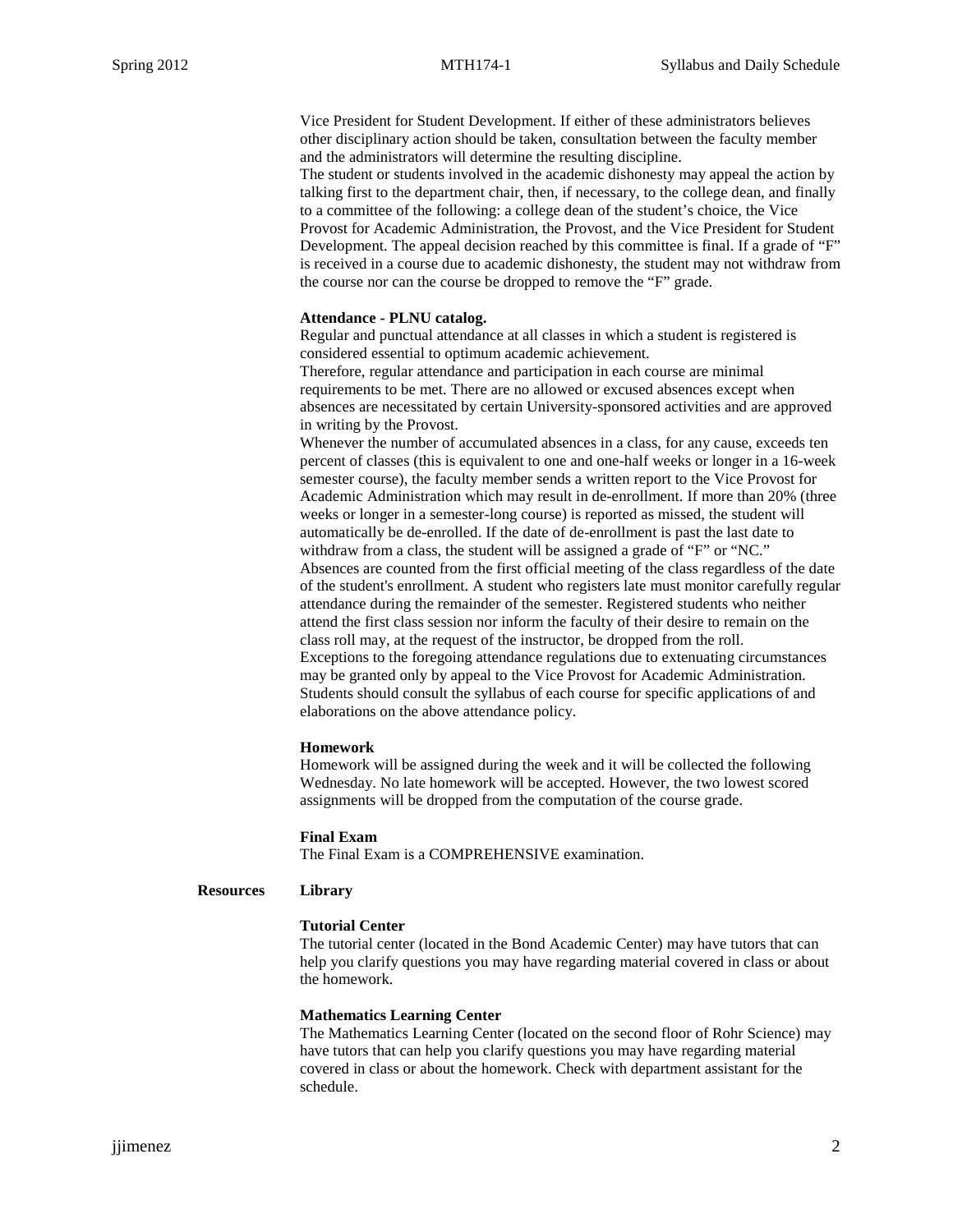**Disabilities** In accordance with Title VI of the Civil Rights Act of 1964, Point Loma Nazarene University does not discriminate on the basis of race, color, age or national origin. Furthermore, as required by Title IX of the 1972 Education Amendments, Point Loma Nazarene University does not discriminate on the basis on sex in its educational programs, activities, or employment policies. Point Loma Nazarene University also provides equal opportunity for qualified handicapped persons in compliance with the requirements of Section 504 of the Rehabilitation Act of 1973, and the Americans with Disabilities Act of 1990. The Associate Dean of Students/Academic Advising provides advice and support to students with disabilities. Inquiries and appeals regarding compliance with these federal requirements should be directed to the Vice President for Student Development, c/o the University.

## **Schedule**

Week

| Jan 10               | 1  | 6.1                      |
|----------------------|----|--------------------------|
| Jan 11               |    | 6.2                      |
| Jan 13               |    | 6.3                      |
| <b>Jan 16</b>        | 2  | <b>MLK</b> day. No class |
| Jan 18               |    | 6.4                      |
| Jan 20               |    | 6.5                      |
| $\overline{J}$ an 23 | 3  | 6.6                      |
| Jan $25$             |    | 6.7                      |
| <b>Jan 27</b>        |    | 6.8                      |
| Jan 30               | 4  | 7.1                      |
| Feb 1                |    | 7.2                      |
| Feb 3                |    | 7.3                      |
| Feb 6                | 5  | Exam 1                   |
| Feb 8                |    | 7.4                      |
| Feb 10               |    | 7.7                      |
| Feb13                | 6  | 8.1                      |
| Feb 15               |    | 8.2                      |
| Feb 17               |    | 8.3                      |
| Feb 20               | 7  | 8.4                      |
| Feb 22               |    | 9.1                      |
| Feb 24               |    | 9.2                      |
| Feb 27               | 8  | 9.3                      |
| Feb 29               |    | 9.4                      |
| Mar 2                |    | 9.5                      |
| Mar 5                | 9  | <b>Spring Break</b>      |
| Mar 7                |    | <b>Spring Break</b>      |
| Mar 9                |    | <b>Spring Break</b>      |
| Mar 12               | 10 | 9.6                      |
| Mar 14               |    | 10.1                     |
| Mar 16               |    | Exam 2                   |
| Mar 19               | 11 | 10.2                     |
| Mar 21               |    | 10.3                     |
| Mar <sub>23</sub>    |    | 10.4                     |